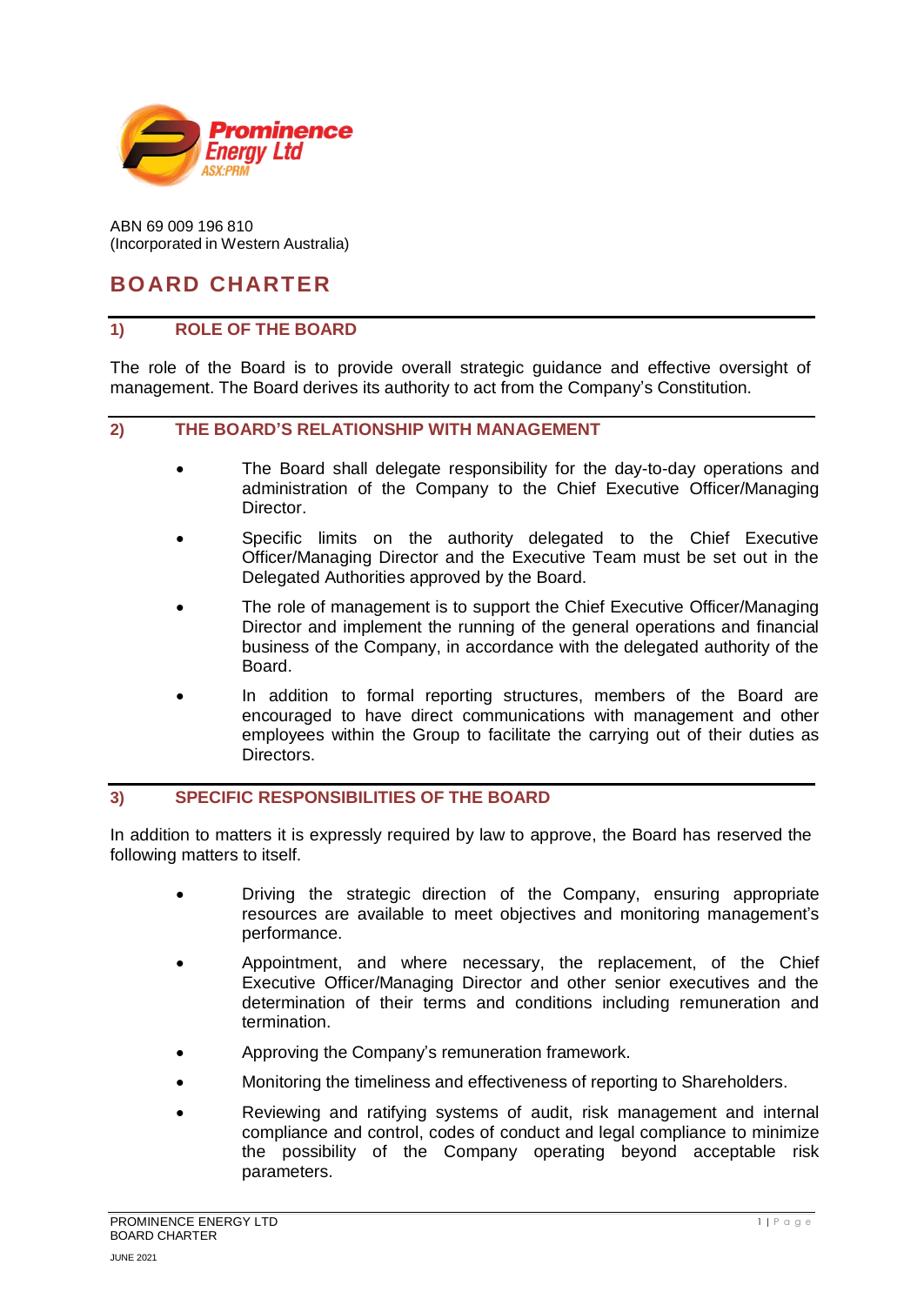- Approving and monitoring the progress of major capital expenditure, capital management and significant acquisitions and divestitures.
- Approving and monitoring the budget and the adequacy and integrity of financial and other reporting such that the financial performance of the company has sufficient clarity to be actively monitored.
- Approving the annual, half yearly and quarterly accounts.
- Approving significant changes to the organizational structure.
- Approving decisions affecting the Company's capital, including determining the Company's dividend policy and declaring dividends.
- Recommending to shareholders the appointment of the external auditor as and when their appointment or re-appointment is required to be approved by them (in accordance with the ASX Listing Rules if applicable).
- Ensuring a high standard of corporate governance practice and regulatory compliance and promoting ethical and responsible decision making.
- Procuring appropriate professional development opportunities for Directors to develop and maintain the skills and knowledge needed to perform their role as Directors effectively.

## **4) COMPOSITION OF THE BOARD**

- The Board should comprise Directors with a mix of qualifications, experience and expertise which will assist the Board in fulfilling its responsibilities, as well as assisting the Company in achieving growth and delivering value to shareholders.
- In appointing new members to the Board, consideration must be given to the demonstrated ability and also future potential of the appointee to contribute to the ongoing effectiveness of the Board, to exercise sound business judgement, to commit the necessary time to fulfil the requirements of the role effectively and to contribute to the development of the strategic direction of the Company.
- The composition of the Board is to be reviewed regularly against the Company's Board skills matrix to ensure the appropriate mix of skills and expertise is present to facilitate successful strategic direction.
- Where practical, the majority of the Board should be comprised of nonexecutive Directors. Where practical, at least 50% of the Board should be independent.
	- o An independent Director is a director who is free of any interest, position, association or relationship that might influence, or reasonably be perceived to influence, in a material respect his or her capacity to bring an independent judgement to bear on issues before the Board and to act in the best interests of the Company and its security holders generally.
	- o In considering whether a Director is independent, the Board should consider the definition of what constitutes independence as detailed in Box 2.3 of the ASX Corporate Governance Council's *Corporate Governance Principles and Recommendations 3 rd Edition*.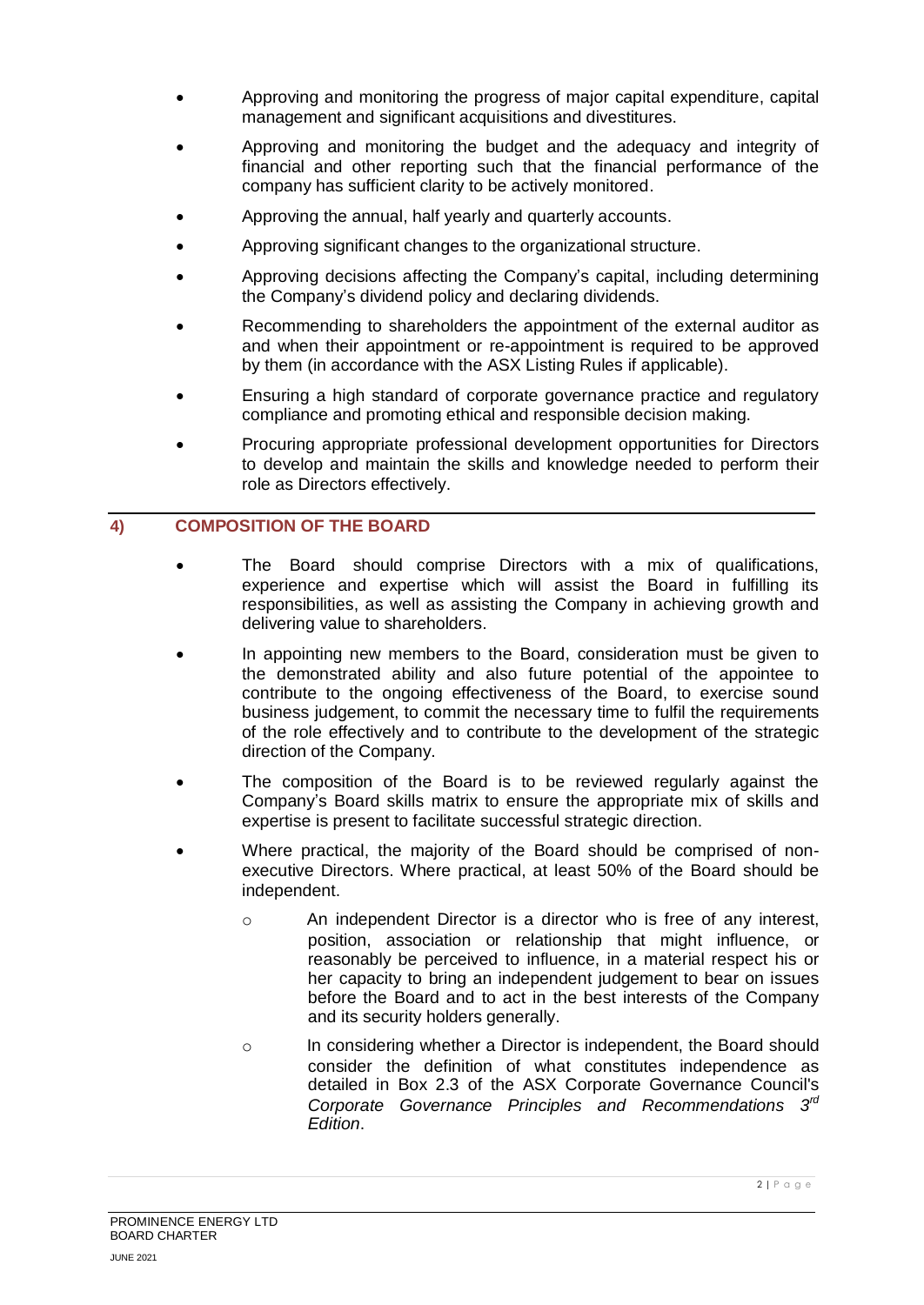- The Board as a whole will identify candidates and assess their skills in deciding whether an individual has the potential to add value to the Company. The Board may also seek independent advice to assist with the identification process.
- A separate policy for Selection and Appointment of New Directors has been adopted by the Board which provides for the proper assessment of prospective directors and includes, but is not limited to, their relevant experience and achievements, compatibility with other Board members, credibility within the Company's scope of activities, and intellectual and physical ability to undertake Board duties and responsibilities.
- Prior to the Board proposing re-election of non-executive Directors, their performance will be evaluated to ensure that they continue to contribute effectively to the Board.
- The Company must disclose the length of service of each Director in, or in conjunction with, its Annual Report.
- The Company must disclose the relevant qualifications and experience of each Board Member in, or in conjunction with, its Annual Report.

## **5) DIRECTOR RESPONSIBILITIES**

- Where a Director has an interest, position, association or relationship of the type described in the Independence Tests, but the Board is of the opinion that it does not compromise the independence of the Director, the Company must disclose the nature of the interest, position, association or relationship in question and an explanation of why the Board is of that opinion.
- Directors must disclose their interests, positions, associations or relationships. The independence of the Directors should be regularly assessed by the Board in light of the interests disclosed by them.
- Directors are expected to bring their independent views and judgement to the Board and must declare immediately to the Board any potential or active conflicts of interest.
- Directors must declare immediately to the Board, and the Board will determine whether to declare to the market, any loss of independence.
- No member of the Board (other than a Managing Director) may serve for more than three years or past the third annual general meeting following their appointment, whichever is the longer, without being re-elected by the shareholders.

# **6) THE ROLE OF THE CHAIRMAN**

- The Chairman is responsible for the leadership of the Board, ensuring it is effective, setting the agenda of the Board, conducting the Board meetings, ensuring then approving that an accurate record of the minutes of board meetings is held by the Company and conducting the shareholder meetings.
- Where practical, the Chairman should be a non-executive Director. If a Chairman ceases to be an independent Director then the Board will consider appointing a lead independent Director.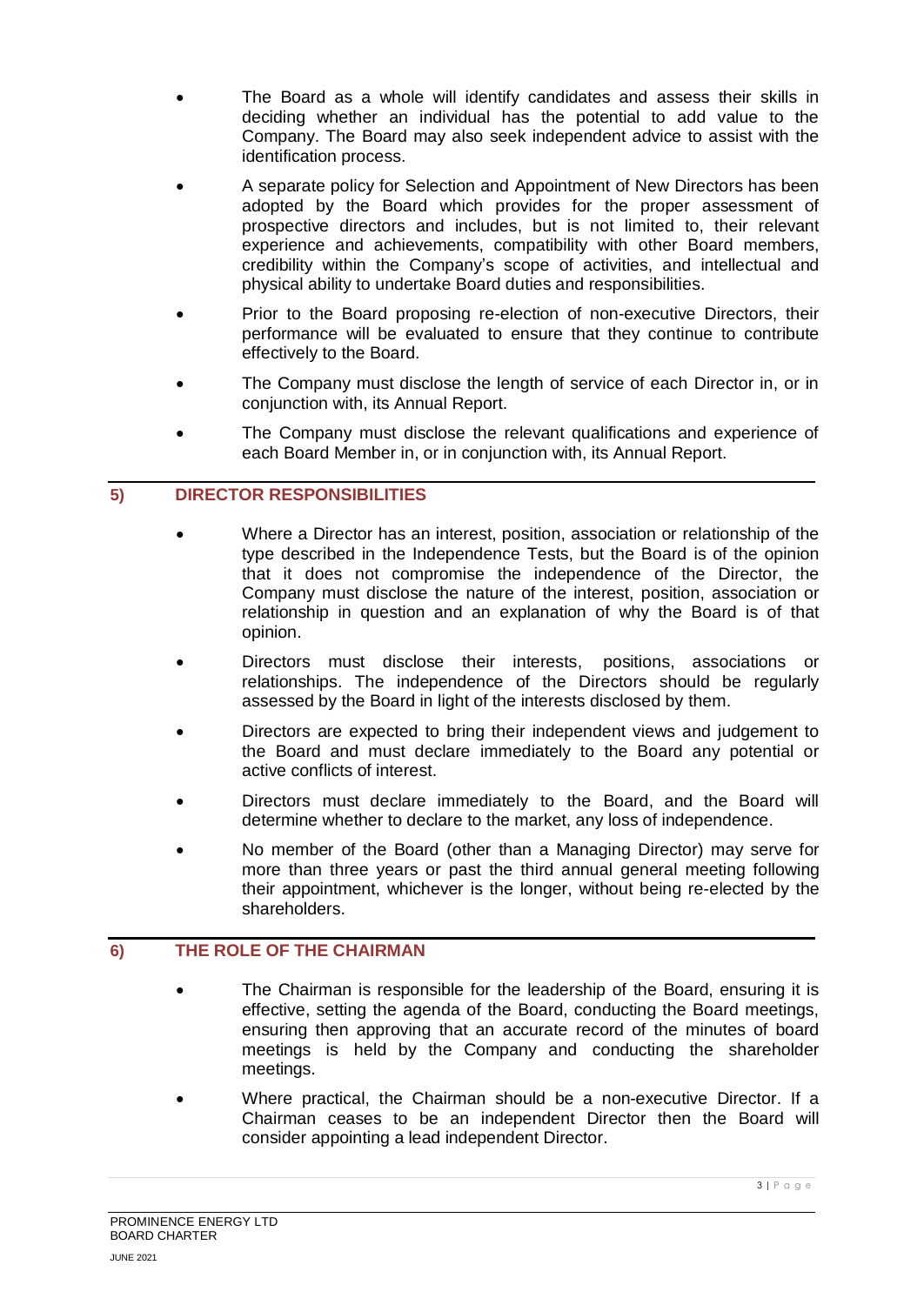- Where practical, the Chief Executive Officer/Managing Director should not be the Chairman of the Company during his term as Chief Executive Officer/Managing Director or in the future.
- The Chairman must be able to commit the time to discharge the role effectively.
- The Chairman should facilitate the effective contribution of all Directors and promote constructive and respectful relations between Board members and management.
- In the event that the Chairman is absent from a meeting of the Board then the Board shall appoint a Chairman for that meeting in an Acting capacity

## **7) BOARD COMMITTEES**

- Once the Board is of a sufficient size and structure, reflecting that the Company's operations are of a sufficient magnitude, to assist the Board in fulfilling its duties, the Board must establish the following committees, each with written charters:
	- o Audit and Risk Committee; and
	- o Remuneration Committee.
- The charter of each Committee must be approved by the Board and reviewed following any applicable regulatory changes.
- The Board will ensure that the Committees are sufficiently funded to enable them to fulfil their roles and discharge their responsibilities.
- Members of Committees are appointed by the Board. The Board may appoint additional Directors to Committees or remove and replace members of Committees by resolution.
- The Company must disclose the members and Chairman of each Committee in, or in conjunction with, its annual report.
- The minutes of each Committee meeting shall be provided to the Board at the next occasion the Board meets following approval of the minutes of such Committee meeting.
- The Company must disclose in, or in conjunction with, its annual report, in relation to each reporting period relevant to a Committee, the number of times each Committee met throughout the period and the individual attendances of the members at those Committee meetings.
- Where the Board does not consider that the Company will benefit from a particular separate committee:
	- o The Board must carry out the duties that would ordinarily be assigned to that committee under the written terms of reference for that committee; and
	- o The Company must disclose in, or in conjunction with, its annual report:
		- o The fact a Committee has not been established; or
		- o If an Audit and Risk Committee has not been established, the processes the Board employs that independently verify and safeguard the integrity of its financial reporting,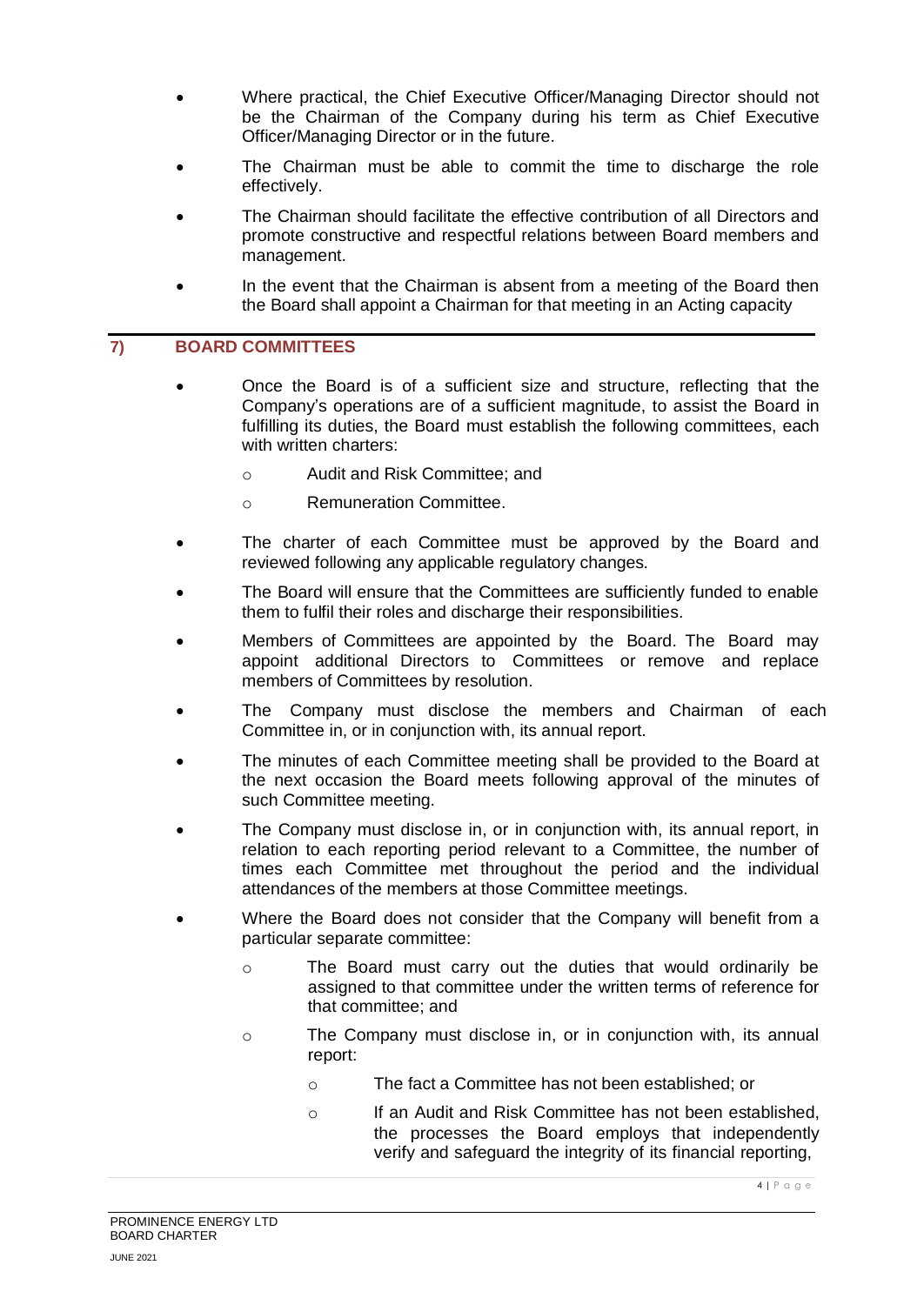including the processes for the appointment and removal of the external auditor and the rotation of the audit engagement partner, and the process it employs for overseeing the Company's risk management framework.

## **8) BOARD MEETINGS**

- The Directors may determine the quorum necessary for the transaction of business at a meeting, however, until otherwise determined, there must be two Directors present at a meeting to constitute a quorum.
- The Board will schedule formal Board meetings at least quarterly and hold additional meetings, including by telephone, as may be required.
- Non-executive Directors may confer at scheduled times without management being present.
- The minutes of each Board meeting shall be prepared by the Company Secretary, approved by the Chairman of the meeting and circulated to Directors after each meeting.
- The Company Secretary shall ensure that the business at Board and committee meetings is accurately captured in the minutes.
- The Company Secretary shall co-ordinate the timely completion and distribution of Board and committee papers for each meeting of the Board and any committee.
- Minutes of meetings must be approved at the next Board meeting.
- Further details regarding Board meetings are set out in the Company's Constitution.

#### **9) THE COMPANY SECRETARY**

- When requested by the Board, the Company Secretary will facilitate the flow of information of the Board, between the Board and its Committees and between senior executives and non-executive Directors.
- The Company Secretary is accountable directly to the Board, through the Chair, on all matters to do with the proper functioning of the Board.
- The Company Secretary is to facilitate the induction and professional development of Directors.
- The Company Secretary is to facilitate and monitor the implementation of Board policies and procedures.
- The Company Secretary is to provide advice to the Board on corporate governance matters, the application of the Company's Constitution, the ASX Listing Rules and applicable other laws.
- All Directors have access to the advice and services provided by the Company Secretary.
- The Board has the responsibility for the appointment and removal, by resolution, of the Company Secretary.